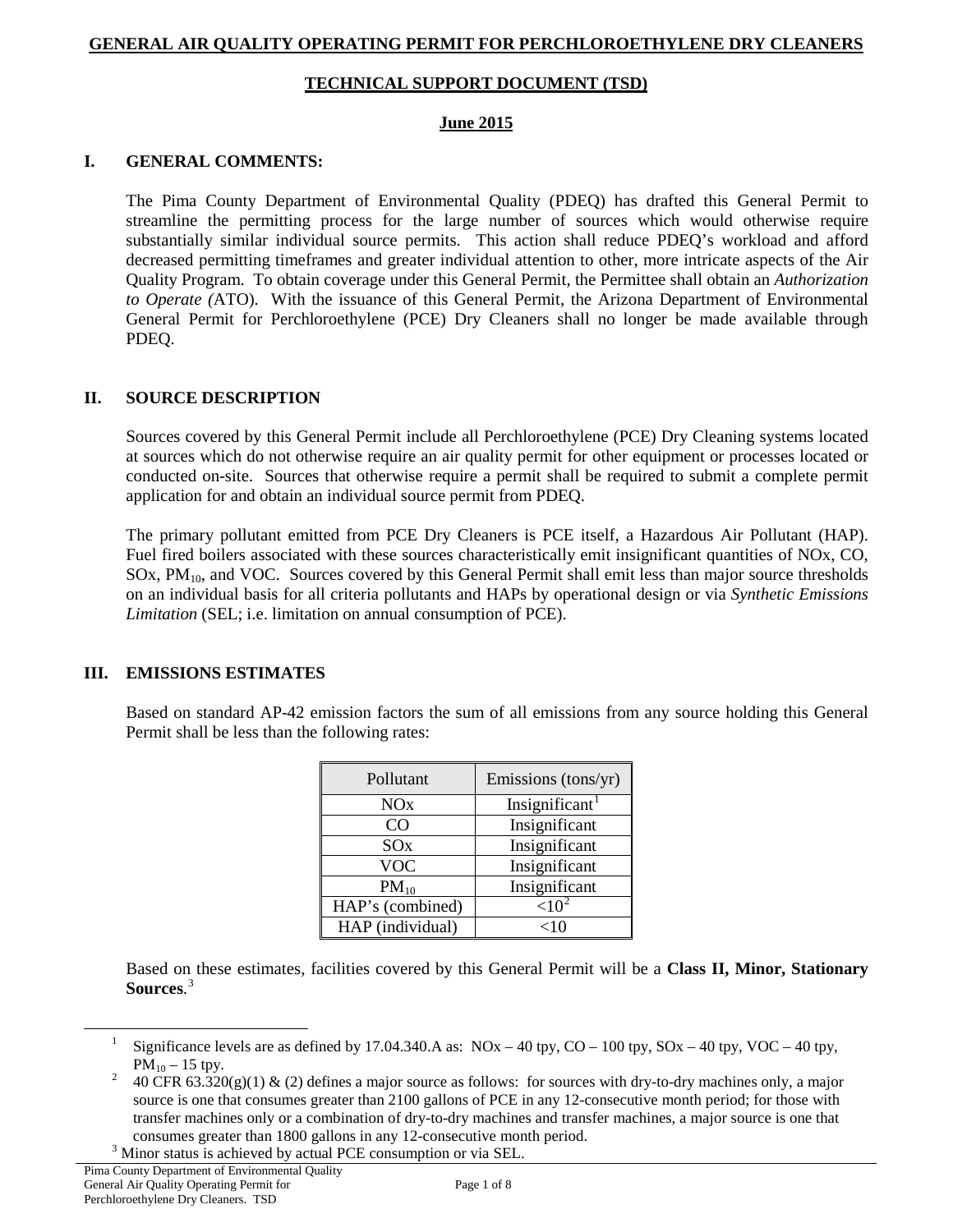#### **V. APPLICABLE REQUIREMENTS**

- **A. NSPS** No NSPS rules apply to applicable sources.
- **B. NESHAP** 40 CFR 63 Subpart M National Perchloroethylene Air Emission Standards for Dry Cleaning Facilities
- **C. Pima County Code (PCC)**  The following PCC rules apply:
	- 17.16.040 Standards and Applicability (Including NESHAPS).
	- 17.16.130 Applicability.
	- 17.16.165 Standards of performance for fossil-fuel fired industrial and commercial equipment.
	- 17.16.400 Organic Solvents and Other Organic Materials.
	- 17.16.530 National Emission Standards for Hazardous Air Pollutants (NESHAP).

#### **VI. PERMIT CONTENTS**

**A. Applicability** – New and Existing PCE Dry Cleaners located at sources which are not otherwise required to obtain a permit pursuant to Title 17 of the Pima County Code or 40 CFR 60, 61, or 63.

This is a general permit for dry cleaning machines using perchloroethylene (PCE) and operating in Pima County. Whereas all dry cleaning machines covered under this general permit are substantially similar, the regulations governing the operation and monitoring of these machines varies greatly. During the application process for this general permit, the Permittee supplied various pieces of information about the machines operated at the permitted facility, and the facility itself. This information was used to categorize each machine operated at the permitted facility into one of four categories.

The four categories of machines used in the permit were developed by PDEQ in order to clarify which regulations apply to each machine operated at the permitted facility. Depending on the age of the machine, and how much PCE is consumed at the facility, each machine operating at the facility could be subject to substantially different regulations. Some regulations, however, are the same for all machines and do not vary. The permit has been structured to reflect these facts.

This general permit is divided into nine parts. Parts 1, 7 and 8 apply to all machines regardless of age and facility PCE consumption. Parts 2 through 4 contain the separate sets of applicable regulations for each of the four categories of dry cleaning machines. Each dry cleaning machine operated at the permitted facility is regulated by one, and only one, of these four parts (it is possible for separate machines at the same facility to be subject to different sets of regulations.) Part 9 is a certificate of Authorization to Operate under this general permit. Each machine authorized to operate in Pima County at the permitted facility is listed in this part; along with which category each machine fits into and the corresponding parts of the permit which apply to each machine. See Part 9 of this permit to clarify which regulations apply to each machine operated at your facility.

Part 6 of the permit is the set of additional conditions that applies to any fossil fuel fired boilers or water heaters operated at the permitted facility. Any fossil fuel fired equipment authorized to operate at the permitted facility is included in the certificate of Authorization to Operate (Part 9.) The applicable parts of the permit that apply to the fossil fuel fired equipment are also enumerated in the certificate. If no fossil fuel fired equipment is permitted to operate at the facility, this is reflected by an absence of such equipment on the certificate of Authorization to Operate.

 $\overline{a}$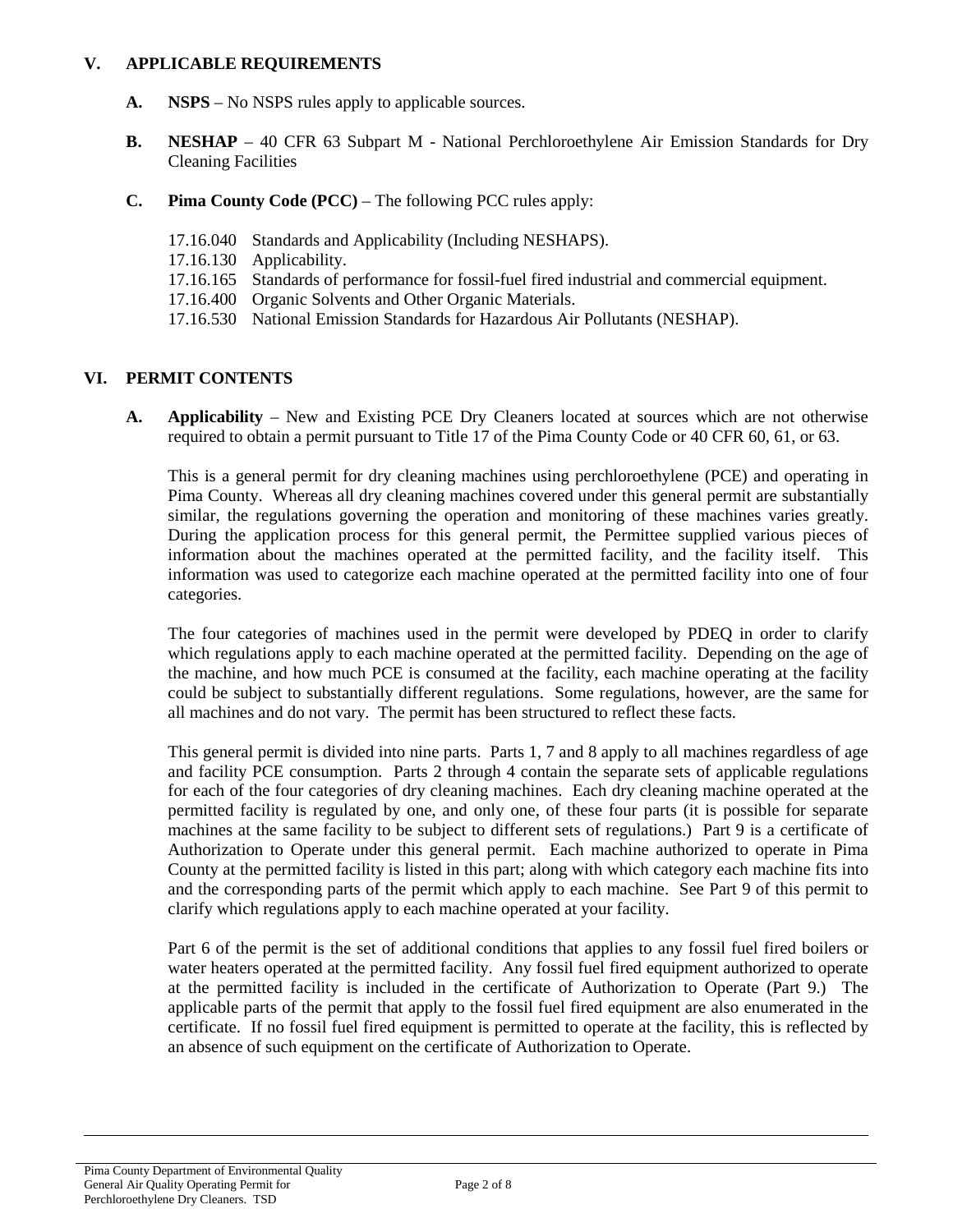# **B. All PCE Dry Cleaning Equipment**

The following standards apply to all PCE dry cleaners except for particular standards specifically identified as applicable or inapplicable.

1. Emission Limits and Standards

| <b>Standard</b> | <b>Discussion</b>                                                                                                                                                                                                                                                                                                                           | <b>Authority</b>                                    |
|-----------------|---------------------------------------------------------------------------------------------------------------------------------------------------------------------------------------------------------------------------------------------------------------------------------------------------------------------------------------------|-----------------------------------------------------|
| II.A.1          | Prohibition from consuming PCE at a rate greater than<br>established in the ATO and so trigger additional requirements<br>(i.e. those associated with becoming a major source or a large<br>area source).                                                                                                                                   | PCC 17.12.190                                       |
| II.A.2          | Requirement to keep the machine doors closed except when<br>adding or removing articles.                                                                                                                                                                                                                                                    | 40 CFR 63.322(c)                                    |
| II.A.3          | Requirement to operate machinery according to operational<br>design.                                                                                                                                                                                                                                                                        | 40 CFR 63.322(d)                                    |
| II.A.4          | Requirement to conduct certain maintenance procedures.                                                                                                                                                                                                                                                                                      | 40 CFR 63.322(i)                                    |
| II.A.5          | Requirement to store and transport VOCs & HAPs in such a<br>way to minimize their emissions.                                                                                                                                                                                                                                                | 40 CFR 63.322(j) &<br>PCC 17.16.400                 |
| II.A.6          | Requirement for New Sources to eliminate emissions of PCE<br>during transfer of articles from washers to dryers                                                                                                                                                                                                                             | 40 CFR 63.322(b) (2)                                |
| II.A.7          | Requirement to eliminate emissions during article transfer<br>from washer to dryer and/or reclaimers for sources that are not<br>identified as a "Small Area Source" in the ATO under "Source<br>Classification." Small area sources are specifically exempted<br>by $63.320(c)$ & (d). Final compliance dates are specified in<br>the ATO. | 40 CFR 63.322(o) (3)                                |
| II.A.8          | Requirement for source installed after 12/21/2005 and located<br>in a building with a residence to eliminate PCE emission by<br>the Final Compliance Date specified in the ATO.                                                                                                                                                             | 40 CFR 63.322(o) (4)                                |
| II.A.9          | Requirement to comply with applicable requirements in the<br>event that a machine is relocated.                                                                                                                                                                                                                                             | 40 CFR 63.324(b) &<br>PCC 17.16.235, 255,<br>& 260. |

#### 2. Monitoring Requirements

| <b>Standard</b> | <b>Discussion</b>                                                                                                                                     | <b>Authority</b>              |
|-----------------|-------------------------------------------------------------------------------------------------------------------------------------------------------|-------------------------------|
| II.B.1          | Requirement to weekly (or bi-weekly for small area sources)<br>inspect dry cleaning machines for perceptible leaks.                                   | 40 CFR 63.322(k)<br>$\&$ (1). |
| II.B.2          | Requirement to conduct necessary maintenance and order and<br>install necessary parts when deficiencies are discovered<br>during regular inspections. | 40 CFR 63.322(m)              |
| II.B.3          | Requirement to conduct monthly inspections with a<br>halogenated hydrocarbon detector or PCE gas analyzer on the<br>components listed in II.B.1.      | 40 CFR 63.322(o)<br>(1)       |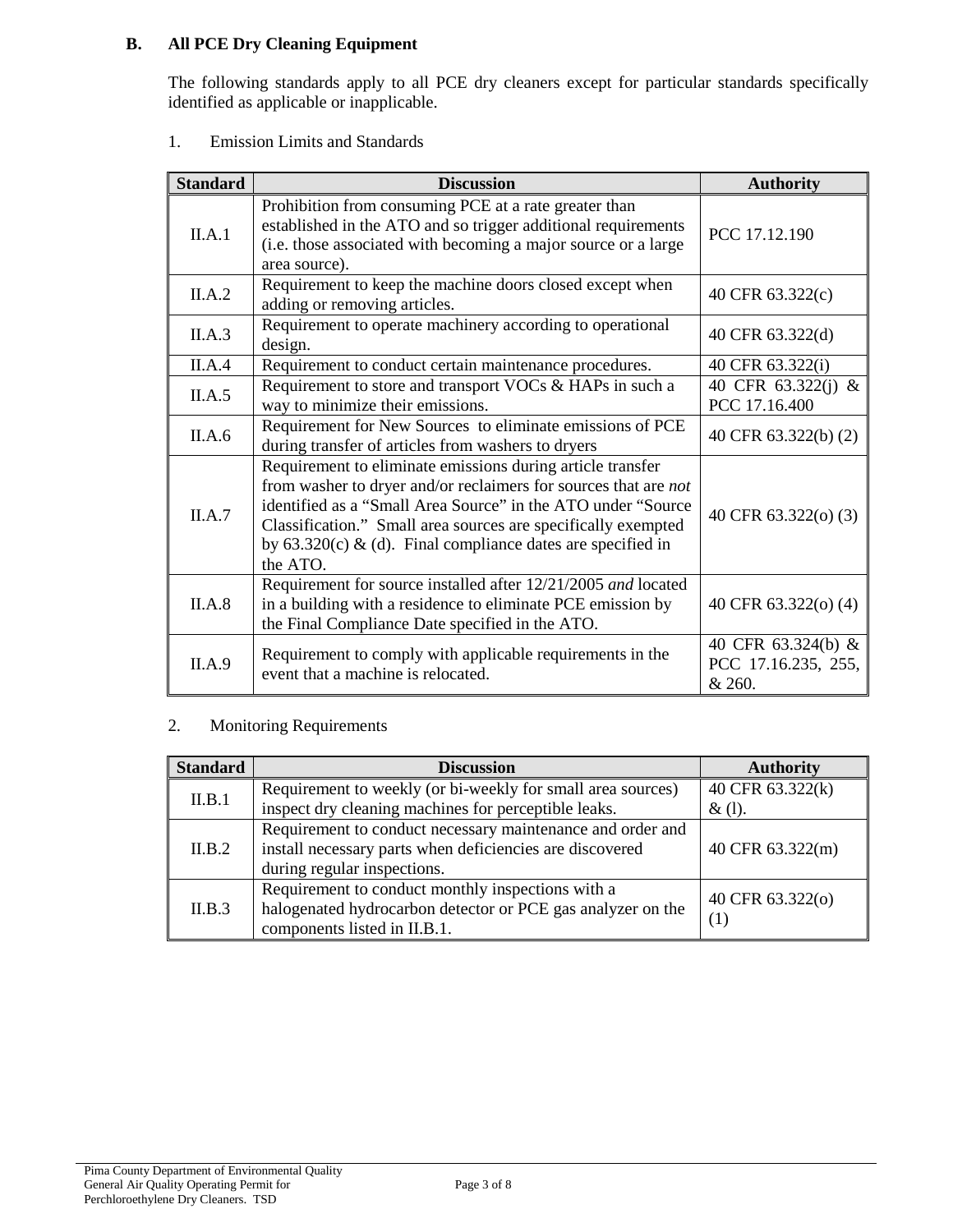## 3. Recordkeeping Requirements

| <b>Standard</b> | <b>Discussion</b>                                                                                       | <b>Authority</b>   |
|-----------------|---------------------------------------------------------------------------------------------------------|--------------------|
| ILC.1           | Requirement to maintain records of PCE consumption on a                                                 | 40 CFR 63.323(d),  |
|                 | monthly and 12-consecutive month basis.                                                                 | 324(d)(1), (2),    |
| ILC.2           | Requirement to maintain specific records (as applicable) to                                             | 40 CFR 63.324(d)   |
|                 | demonstrate compliance with multiple standards.                                                         | (3), (4), (5), (6) |
| ILC.3           | Requirement to maintain on-site design specifications and<br>operating manuals for each machine/system. | 40 CFR 63.324(3)   |
| ILC.4           | Requirement to maintain records for a period of 5 years.                                                | PCC 17.12.185.A.   |
|                 |                                                                                                         | 4.b                |

## 4. Reporting Requirements

| <b>Standard</b> | <b>Discussion</b>                                                                                                                                                                 | <b>Authority</b> |
|-----------------|-----------------------------------------------------------------------------------------------------------------------------------------------------------------------------------|------------------|
| II.D.1          | Requirement to submit a notification of compliance status<br>within 30 days after the Final Compliance Date specified in<br>the ATO.                                              | 40 CFR 63.324(b) |
| II.D.2          | Requirement to notify the Control Officer and implement<br>necessary control devices and practices should the Permittee<br>exceed the PCE consumption limit specified in the ATO. | 40 CFR 63.324(c) |
| ILD.3           | Requirement to notify the Control Officer of compliance<br>status by 07/28/08.                                                                                                    | 40 CFR 63.324(f) |

# **C. Additional Requirements for Refrigerated Condensers**

The following standards apply to sources required to install and operate refrigerated condensers as identified in the ATO:

1. Emission Limits and Standards

| <b>Standard</b> | <b>Discussion</b>                                              | <b>Authority</b>  |
|-----------------|----------------------------------------------------------------|-------------------|
| III.A.1         | Requirement for specific installation of a refrigerated        | 40 CFR 63.322(a)  |
|                 | condenser.                                                     | $(1)$ & 322(b)(1) |
| III.A.2         | Specific requirements for refrigerated condensers.             | 40 CFR 63.322(e)  |
|                 | Specific requirements for refrigerated condensers installed on |                   |
|                 | Existing Large Area Sources. For simplicity's sake, transfer   |                   |
| III.A.3         | machines at New Area Sources installed before 09/22/93 have    | 40 CFR 63.622(f)  |
|                 | been designated as Existing Large Area Sources as they have    |                   |
|                 | identical requirements.                                        |                   |
| III.A.4         | Requirement for specific use of a refrigerated condenser on    | 40 CFR 63.322(o)  |
|                 | sources installed after 12/21/05                               | (2)               |

#### 2. Monitoring Requirements

| <b>Standard</b> | <b>Discussion</b>                                                                            | <b>Authority</b>        |
|-----------------|----------------------------------------------------------------------------------------------|-------------------------|
| III.B.1         | Requirement to conduct weekly inspections on refrigerated<br>condensers.                     | 40 CFR 63.323(a)        |
| III.B.2         | Requirement to weekly monitor refrigerated condensers.                                       | 40 CFR 63.323(a)<br>(2) |
| III.B.3         | Requirement to promptly conduct necessary repairs in<br>response to findings of III.B.1 & 2. | 40 CFR 63.322(n)        |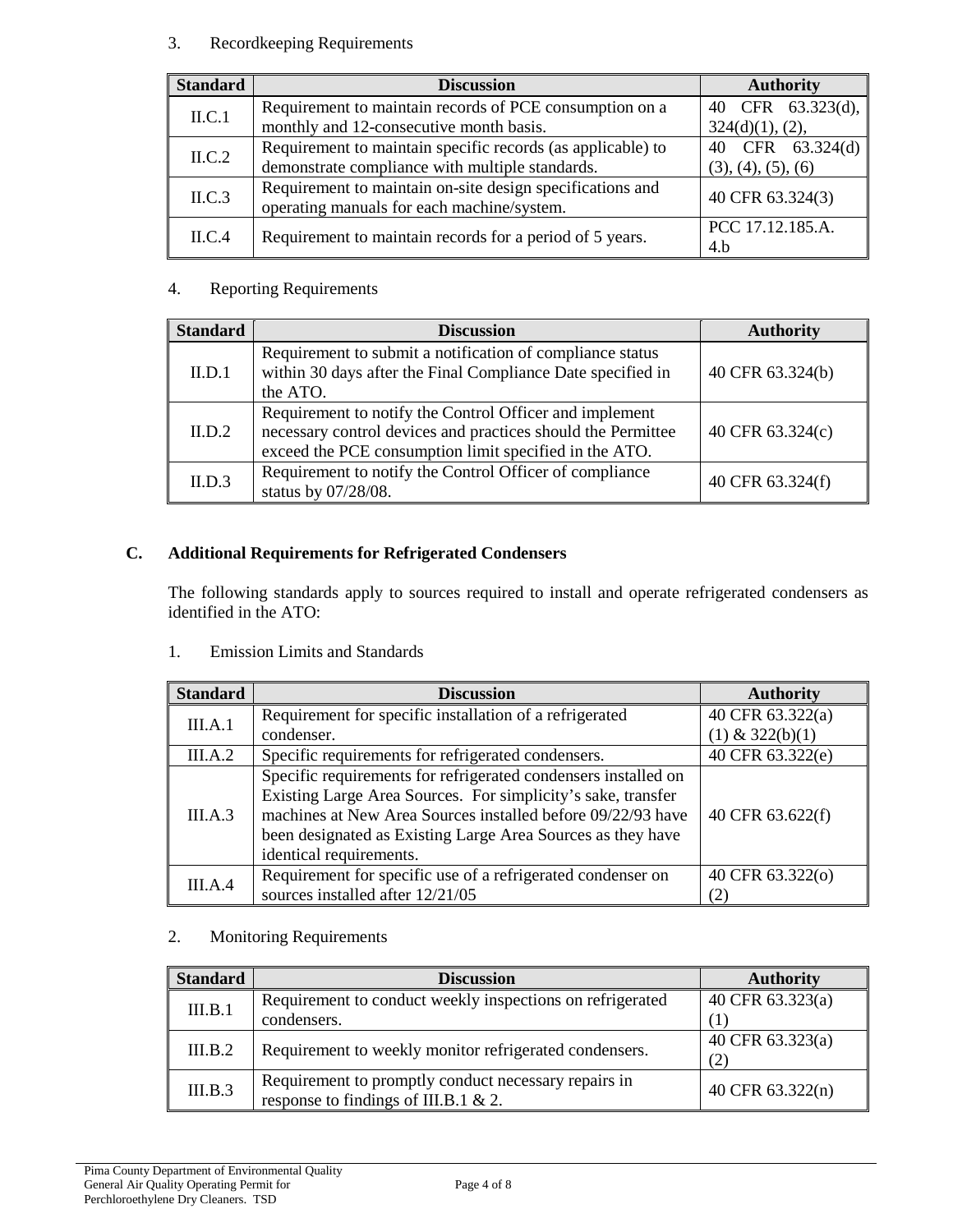### **IV. Additional Requirements for Carbon Adsorbers**

The following standards apply to sources required to install and operate carbon adsorbers as identified in the ATO:

| <b>Standard</b> | <b>Discussion</b>                                           | <b>Authority</b> |
|-----------------|-------------------------------------------------------------|------------------|
| IV.A.1          | Requirements for Large Existing Sources to who have elected | 40 CFR 63.322(a) |
|                 | to install carbon adsorbers.                                | (2)              |
| IV.A.2          | Requirements for New Area Sources constructed after         | 40 CFR 63.322(o) |
|                 | 12/21/05 to install carbon adsorbers.                       | (5)(ii)(B).      |
| IV.A.3          | Requirement for operation and monitoring of carbon          | 40 CFR 63.322(g) |
|                 | adsorbers.                                                  |                  |

1. Emission Limits and Standards

#### 2. Monitoring Requirements

| <b>Standard</b> | <b>Discussion</b>                                                                           | <b>Authority</b>              |
|-----------------|---------------------------------------------------------------------------------------------|-------------------------------|
| IV.B.1          | Monitoring requirements for sources with carbon adsorbers.                                  | 40 CFR $\overline{63.323(b)}$ |
| IV.B.2          | Special monitoring requirements for sources installed after<br>$12/21/05$ .                 | 40 CFR 63.323(c)              |
| IV.B.3          | Requirement to promptly conduct necessary repairs in<br>response to findings of IV.B.1 & 2. | 40 CFR 63.322(n)              |

#### **V. Additional Requirements for Vapor Barrier Enclosures**

The following standards apply to sources required to install and operate vapor barrier enclosures as specified in the ATO:

| <b>Standard</b> | <b>Discussion</b>                                            | <b>Authority</b>  |
|-----------------|--------------------------------------------------------------|-------------------|
| V.A             | Specific requirements for vapor barrier enclosures.          | 40 CFR 63.322(o)  |
|                 |                                                              | (5)(ii)(A)        |
| V.B             | Definition of a vapor barrier enclosure.                     | 40 CFR 63.321     |
| V.C             | Requirement to conduct inspections required by II.B.3 of the |                   |
|                 | Specific Conditions on a weekly basis. Vapor Barrier         | 40 CFR 63.322 (o) |
|                 | Enclosure is used as a surrogate for more complicated scheme | (5)(ii)(C)        |
|                 | of dates and source locations.                               |                   |

#### **VI. Additional Requirements for Boilers**

The following standards apply to fuel burning equipment operated in conjunction with dry cleaning operations as identified in the ATO:

| <b>Standard</b> | <b>Discussion</b>                                       | <b>Authority</b>    |
|-----------------|---------------------------------------------------------|---------------------|
| VI.A            | Requirement to fire only those fuels allowed in ATO and | PCC 17.12.190<br>&  |
|                 | prohibition from firing high sulfur fuel.               | 17.16.165.G.        |
| VI.B            | Opacity limit on boiler exhaust.                        | $PCC$ 17.16.040.A & |
|                 |                                                         | 16.16.130.B.        |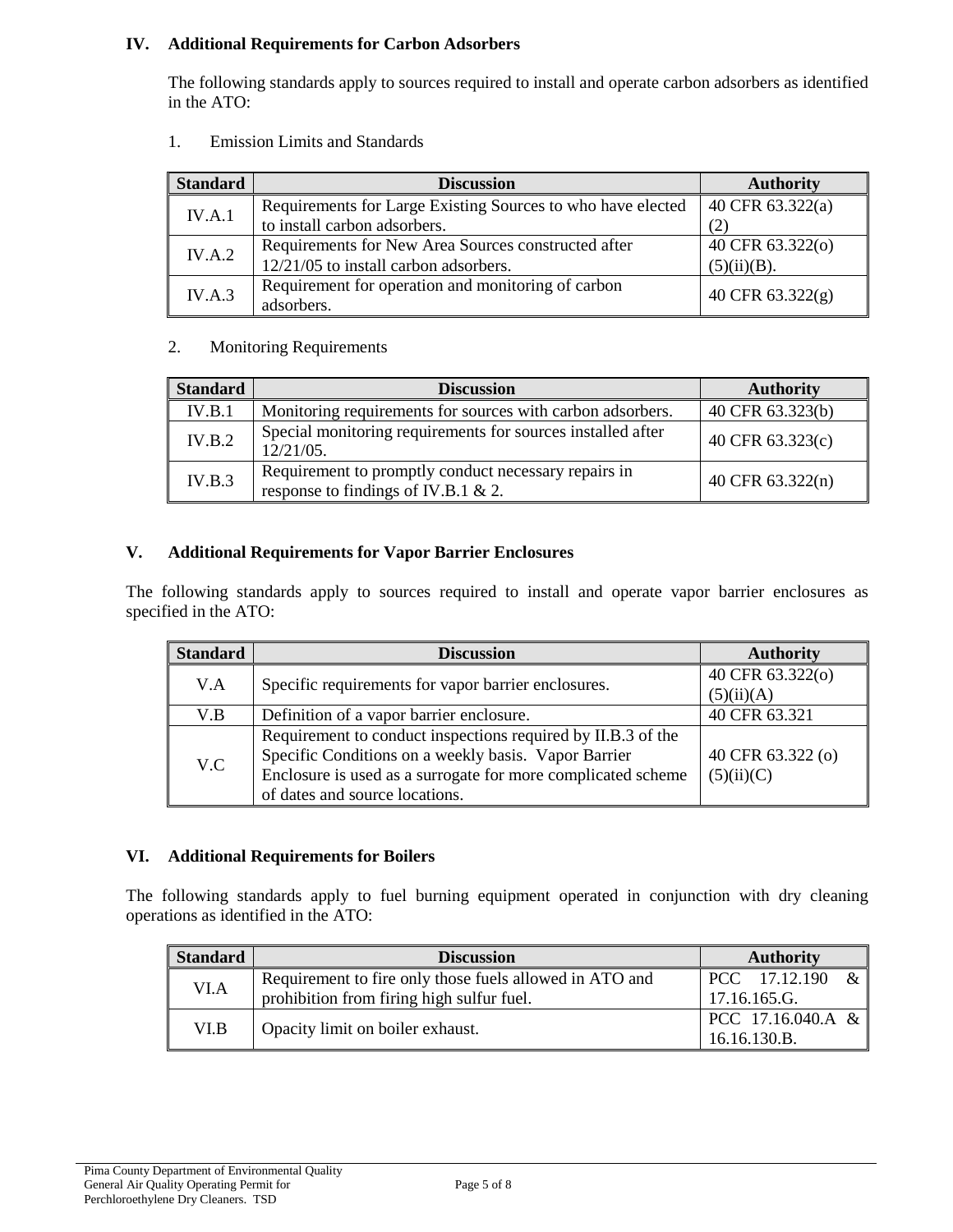**V. Alternate Operating Scenarios** – There are no alternate operating scenarios associated with this General Permit.

#### **VI. Miscellaneous Comments**

# **A. Sulfur Dioxide:**

Compliance with the fuel limitation requirement of PCC 17.16.165.G (VI.A of the Specific Conditions) shall ensure compliance with the Sulfur Dioxide Standard of 17.16.165.E which limits the emission of  $SO<sub>2</sub>$  to 1.0 pound per million BTU heat input, when burning low sulfur fuel. The definition of low sulfur fuel (17.04.340.A. "Low Sulfur Fuel") is fuel oil containing less than 0.9 percent sulfur by weight. AP-42 Appendix A, page A-5 states the heating value of Diesel Fuel is 137,000 BTU per gallon. Thus, 1 million BTU of heat input is equivalent to 7.3 gallons of diesel. At 7.05 lbs per gallon, 51.47 lbs of diesel will produce 1 million BTU. At 0.9% 51.47 lbs of Diesel contains 0.46 lbs of Sulfur. Combined with Oxygen to form  $SO_2$  and assuming 100% of the sulfur in the fuel forms  $SO_2$  this would yield 0.92 lb/MMBtu  $SO_2$ .<sup>[4](#page-5-0)</sup> Thus, low sulfur fuel oil will produce 0.92 lbs of  $SO_2$  per million BTU of heat input. This is roughly 8% less than the prescribed 1.0 pound  $SO_2$ per million BTU (PCC 17.16.165.G). Likewise, distillate, residual, and other such fuel oils range from 0.84 to 0.94 lbs of  $SO<sub>2</sub>$  per million BTU. Thus, it is not necessary to include the standard in the permit explicitly but, by reference in Attachment 1.

# **B. Particulate Matter:**

PCC 17.16.165.C.1 limits the emissions of particulate matter from stationary rotating machinery. This rule has not been included in the permit as allowable emissions are well above potential emissions. The following Chart illustrates the fact:



AP-42 estimated emissions are demonstrably less than allowable emissions across the board. Therefore, it is not necessary to include the standard in the permit explicitly but, by reference in Attachment 1.

<span id="page-5-0"></span> $\overline{a}$ 

<sup>&</sup>lt;sup>4</sup> The atomic weight of SO<sub>2</sub> = 64; the atomic weight of S = 32. SO<sub>2</sub> = (S) x (SO<sub>2</sub>/S);  $(0.46 \text{ lb/MMBtu}) \times (64/32) = 0.92 \text{ lb SO}_7$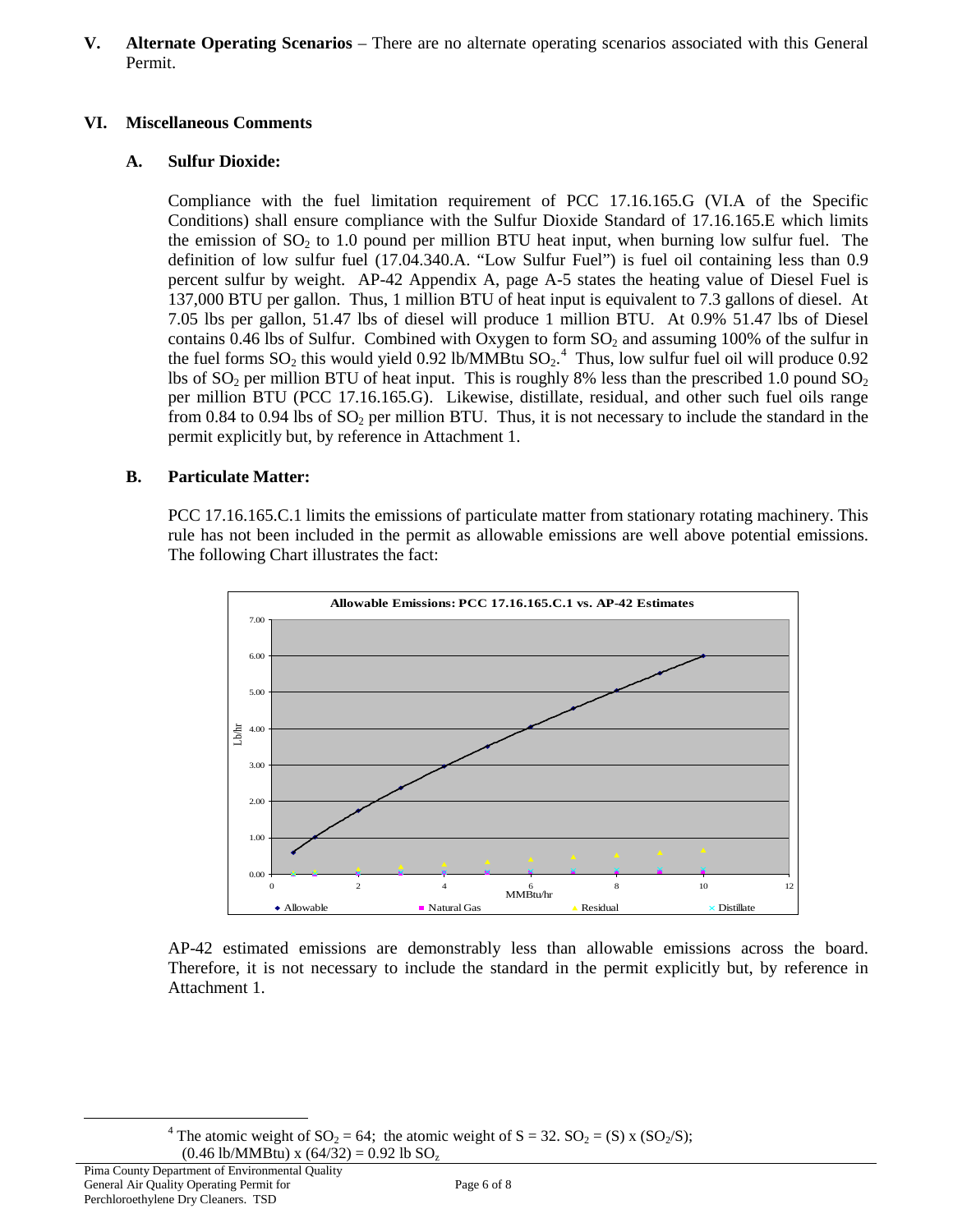### **VII. IMPACTS TO AMBIENT AIR QUALITY**

Major sources are excluded from this General Permit.

## **VIII. CONTROL TECHNOLOGY DETERMINATION**

Control Technologies are not required for applicable sources.

#### **IX. APPLICATION PACKAGE**

A unique application package has been drafted in conjunction with this general permit to further expedite the process. This user-friendly package should serve to ensure a lower rate of incomplete determinations as well as provide the permit engineer with a less intensive, standardized approach to processing this type of source.

#### **A. Instructions**

**Step 1 – Applicability Determination.** The bases of this determination are 17.12.140.B.2.b and 40 CFR 63.320(a). The former states that sources subject to a standard or requirement under 112 of the Act is required to obtain an air-quality permit. The latter is a standard under 112 of the Act which defines applicability for dry cleaning facilities that consume PCE.

As this permit is intimately tied to 40 CFR 63 Subpart M, only dry cleaners who consume PCE are eligible for coverage. Systems that utilize petroleum solvents or other such solvents are ineligible for coverage under this general permit and may be required to obtain an individual source permit.

The Permittee is responsible for determining if other activities or equipment conducted or located onsite exclude the Source from coverage under this permit. Broadly, exclusions from applicability include other equipment or activities co-located on-site that are subject to a permitting standard under 17.12.140 via applicability to a particular standard or by potential emissions.

Finally, this general permit does not cover Class I sources, the applicant must be willing to accept an SEL if necessary.

**Step 2 – STANDARD PERMIT APPLICATION FORM.** This form has not been altered or tailored for the general permit.

**Step 3 – Equipment List.** The Equipment List has been altered from the Emission Sources Form included with the standard permit application package. This form has been tailored to request and provide only the necessary information for determining applicability, appropriate SELs, and any other information needed for generating a valid ATO and identifying appropriate monitoring and compliance standards after permit issuance.

**Step 4 – Source Classification.** Source classification is based primarily on date of construction, reconstruction, or relocation, and PCE consumption, and secondarily, on source type (i.e. dry-to-dry or transfer machine systems) and source location.

Note: Some classifications/distinction made in Subpart M have been grouped together for simplicity's sake. For example. Transfer machine systems constructed or reconstructed before 09/22/93 are grouped together as existing sources although Subpart M specifies that sources constructed or reconstructed after 12/09/91 are defined as new sources. These sources have been combined, however, in the GP because these sources are treated together in Subpart M (see classifications 2, 3, 5,  $\&$  6).